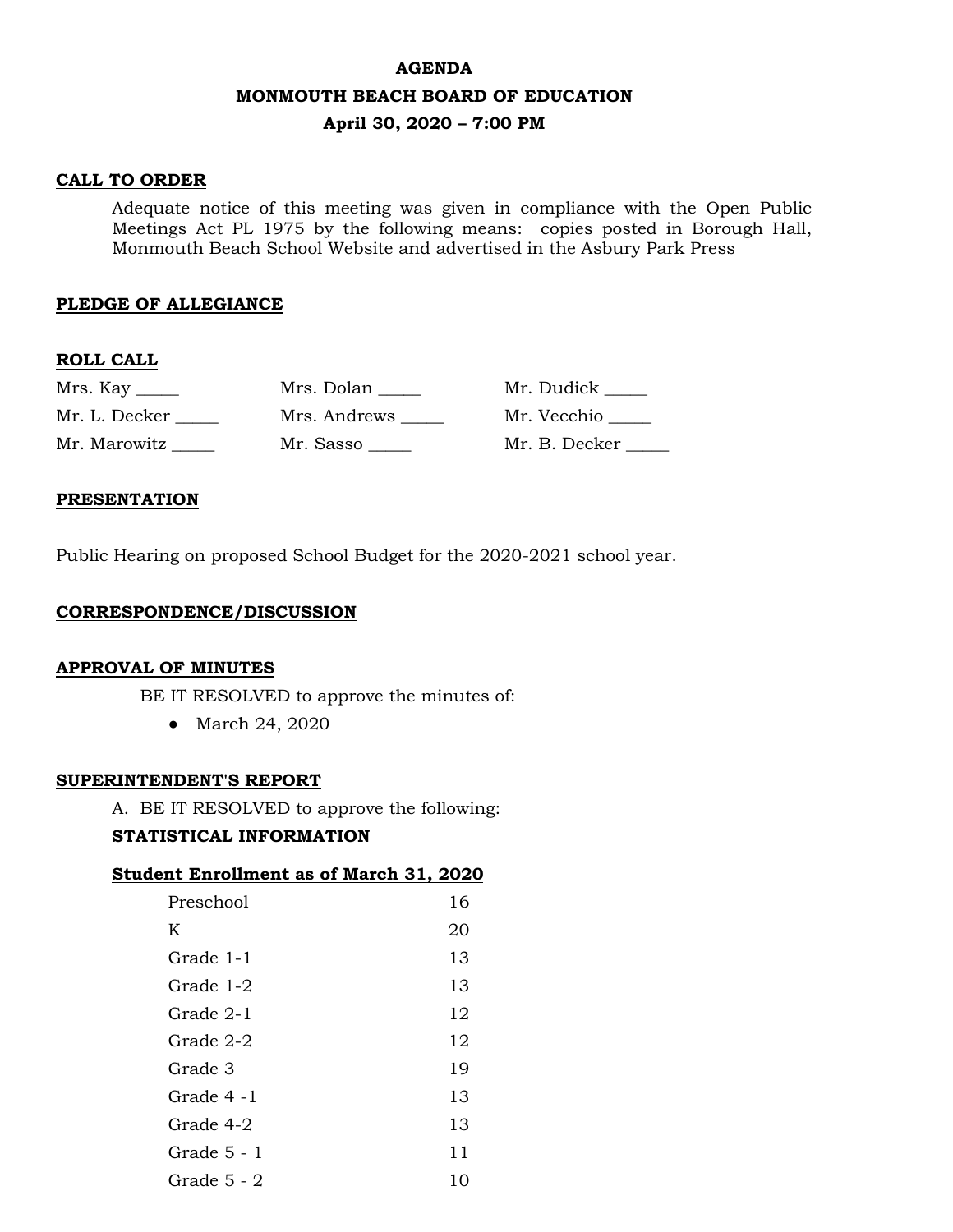# **Student Enrollment as of March 31, 2020 (continued)**

| Grade 6 - 1   | 13 |
|---------------|----|
| Grade $6 - 2$ | 13 |
| Grade $7 - 1$ | 16 |
| Grade 7 - 2   | 14 |
| Grade 8 - 1   | 15 |
| Grade 8 - 2   | 15 |
| Total         | 23 |

# Student Attendance

| September               | 98.0% | February | 94.0% |
|-------------------------|-------|----------|-------|
| October                 | 96.5% | March    | 97.0% |
| November                | 93.5% | April    |       |
| December                | 93.0% | May      |       |
| January                 | 93.0% | June     |       |
|                         |       |          |       |
| <b>Staff Attendance</b> |       |          |       |
| September               | 98.5% | February | 98.5% |
| October                 | 97.5% | March    | 99.5% |
|                         |       |          |       |
| November                | 97.0% | April    |       |
| December                | 97.5% | May      |       |

- Fire Drills March 9, 2020 at 1:30 p.m.
- Security Drill March 11, 2020 at 2:45 p.m. Tabletop Exercise with Crisis Response Team and MB Police Chief and MB First Aid Squad.
- B. We had no inclement weather school closing days for the 2019-2020 school year. It is Mr. Ettore's recommendation that graduation take place on Tuesday, June 16 and the last day of school will be Wednesday, June 17.

BE IT RESOLVED to approve Tuesday, June 16 as our graduation date and Wednesday, June 17 as the last day of school for students and staff pending any additional school emergency closings. Both Tuesday, June 16 and Wednesday, June 17 days will be 12:30 p.m. dismissal days per MBTA contract. **Covid-19 may alter the graduation date**.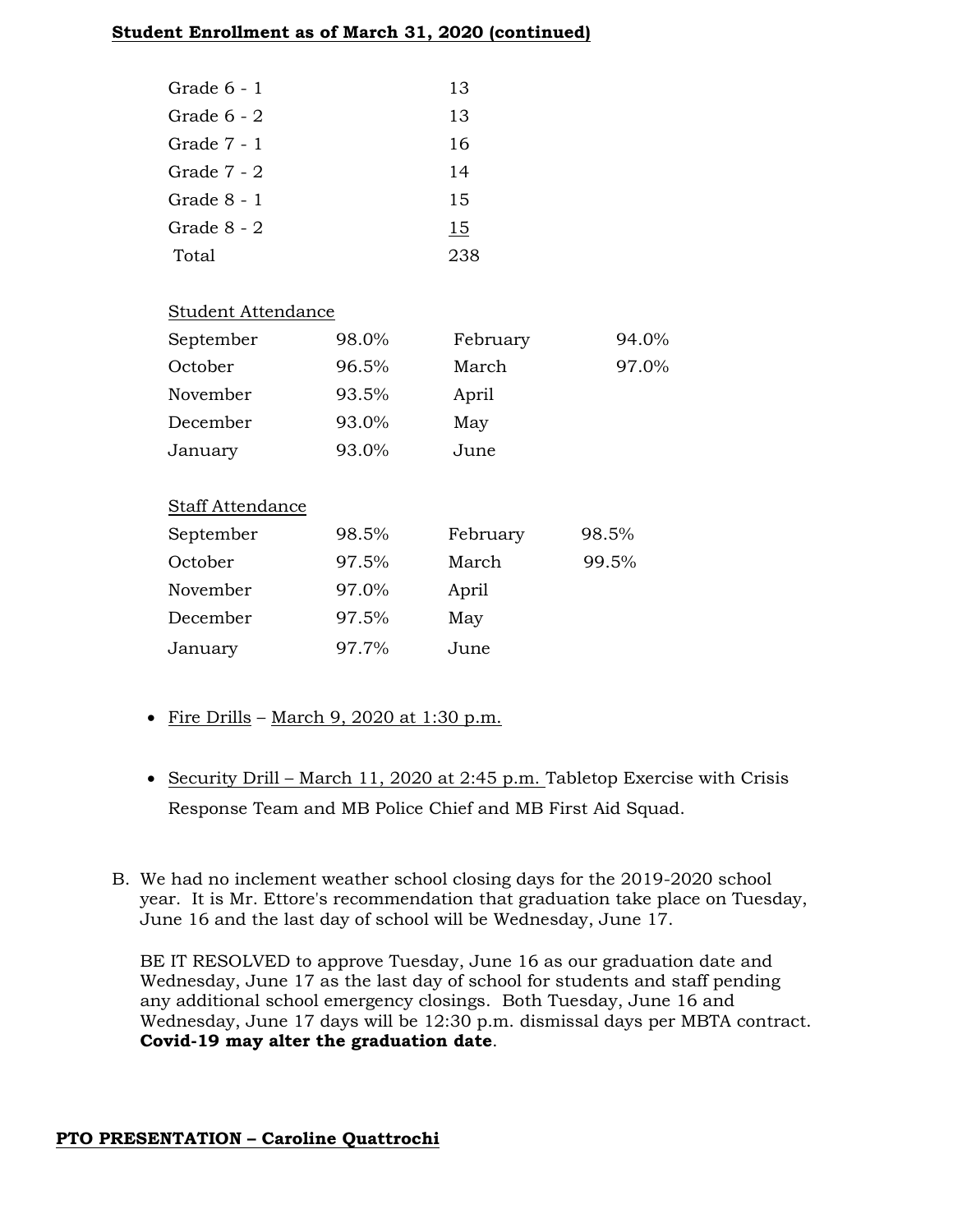### **PUBLIC DISCUSSION**

In compliance with Open Public Meetings Act PL 1975, Chapter 10:4-12 subsection b, - A public body may exclude the public only from that portion of a meeting at which the public body discusses any matter involving the employment, appointment, termination of employment, terms and conditions of employment evaluation of the performance of promotion or discipline of any specific prospective public officer or employees or current public offer or employee employed or appointed by the public body, unless all the individual employees or appointees whose rights could be adversely affected request in writing that such matter or matters be discussed at a public meeting. As per Board Bylaws, 0167, public participation in Board Meetings, such remarks are to be limited to five minutes duration. The Board of Education, though affording the opportunity for members of the public to comment will not engage and/or make remarks concerning matters of student confidentiality and/or matters of personnel wherein employees of the District have not been given notice of the Board's intent to discuss their terms and conditions of employment. Members of the public are reminded that though they are afforded the opportunity to address the Board, they are not given license to violate the laws of slander. Comments made by members of the public that are not in keeping with the orderly conduct of a public meeting will be asked to yield the floor and if they fail to do so may be subject to charges under New Jersey statues associated with disruption of a public meeting.

# **FINANCE**

# Chair: Ken Marowitz

Joseph Vecchio, Karen Dolan, Vincent Sasso

- A. BE IT RESOLVED to approve the following financial report
	- April 2020 Bill List in the amount of \$138,568.47
	- Payroll Gross total for March 2020 in the amount of \$281,514.40
	- Report of Board Secretary **February, 2020** *(Attached);* **March, 2020**  *(attached)*

| Fund 10 -                         |     | \$1,419,844.00 |              | \$1,448,589.13 |
|-----------------------------------|-----|----------------|--------------|----------------|
| Capital Reserve -                 |     | \$241,580.67   |              | \$241,754.33   |
| Maintenance Reserve \$ 354,212.19 |     |                |              | \$354,466.81   |
| Emergency Reserve -               |     | \$10,177.50    |              | \$10,184.82    |
| Fund 20 -                         | \$  | (435.40)       | $\mathbb{S}$ | 1,379.60       |
| Fund 40 -                         | \$. | (66, 578.00)   |              | \$ (47,265.50) |

- Monthly transfer report for February 2020 and March 2020. (*Attached)*
- Pursuant to NJAC 6:l20-2.13(d), I certify as of February and March 2020 no budgetary line item account has been over expended in violation of NJAC 6:20-22.13 (ad). I hereby certify that all of the above information is correct.
- Board Certification:

Pursuant to NJAC 6:20-2.3 (e), we certify that as of February and March 2020, after review of the Secretary's Monthly Report and upon consultation with the appropriate district officials, that to the best of our knowledge, no major account or fund has been over expended in violation of NJAC 6A:23A-22.13(b) and that sufficient funds are available to meet the district's financial obligations for the remainder of the fiscal year.

- B. BE IT RESOLVED to approval the submission of the safety grant application for FY21 in the amount of \$2,945.65. These funds will be used to supplement the cost to improve our emergency response system.
- C. BE IT RESOLVED to approve Bayada Nurses and Noval Home Care (Nursefinders) contracts for substitute nurses for the 2020-2021 school year.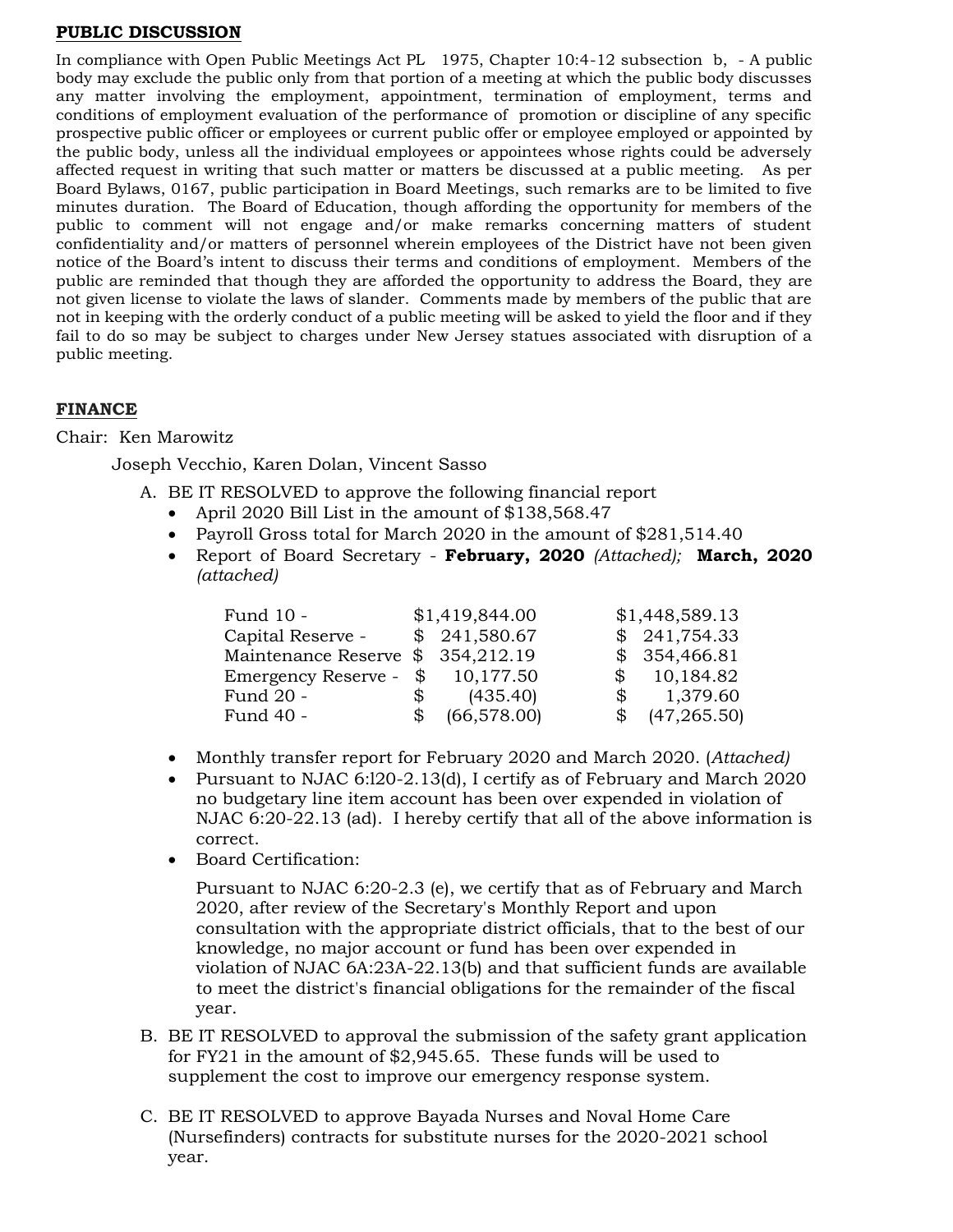### **PERSONNEL**

### Chair: Barbara Kay

Boyd Decker, Chris Dudick, Melanie Andrews

- A. BE IT RESOLVED to further amend Jaclyn Murray maternity leave as follows: Jaclyn Murray to begin her maternity leave on March 16, 2020, making Friday, March 13, 2020, her anticipated last day of work. She plans on taking 18 sick days from the dates of March 16-April 8, 2020, and then begin disability/family leave on or about April 13, 2020 through April 30, 2020. Her anticipated date of return is May 1, 2020.
- B. BE IT RESOLVED to amend the dates of Nancy Pavelka, Maternity Leave Replacement Teacher, effective, March 16, 2020 through April 30, 2020 at MBS' long term substitute rate.
- C. BE IT RESOLVED to approve Christina Cestone, senior at Biotech High School, to complete a 1-month unpaid Science based internship (5/27/2020 - 6/16/2020) under the supervision of Mrs. Doreen Silakowski.
- D. BE IT RESOLVED to approve the following non tenured certified staff for reappointment for the 2020-2021 school year in accordance with the terms and conditions of the current 2017-2020 MBEA Teachers'Contract.

Alexandria Maxcy, receiving tenure 09/02/2020 Linda Stafford (0.60), receiving tenure 09/02/2020 Cynthia Zayko (0.60), receiving tenure 09/02/2020 Amanda Owens Nicole DePalma Danielle Ciaglia Brianne Mitchell (0.50)

# **CURRICULUM AND INSTRUCTION**

Chair: Chris Dudick

Melanie Andrews, Chris Dudick, Boyd Decker

• No items to report

# **BUILDING AND GROUNDS**

Chair: Vincent Sasso

Ken Marowitz, Karen Dolan, Joe Vecchio

- A. BE IT RESOLVED to approve the following Building Use Forms:
	- Kidz Art to hold their Spring Session at MBS in the APR on,5/18, and 6/1 from 2:45 p.m.  $-$  3:45 p.m. (Pending Governors direction on May 15<sup>th</sup>)